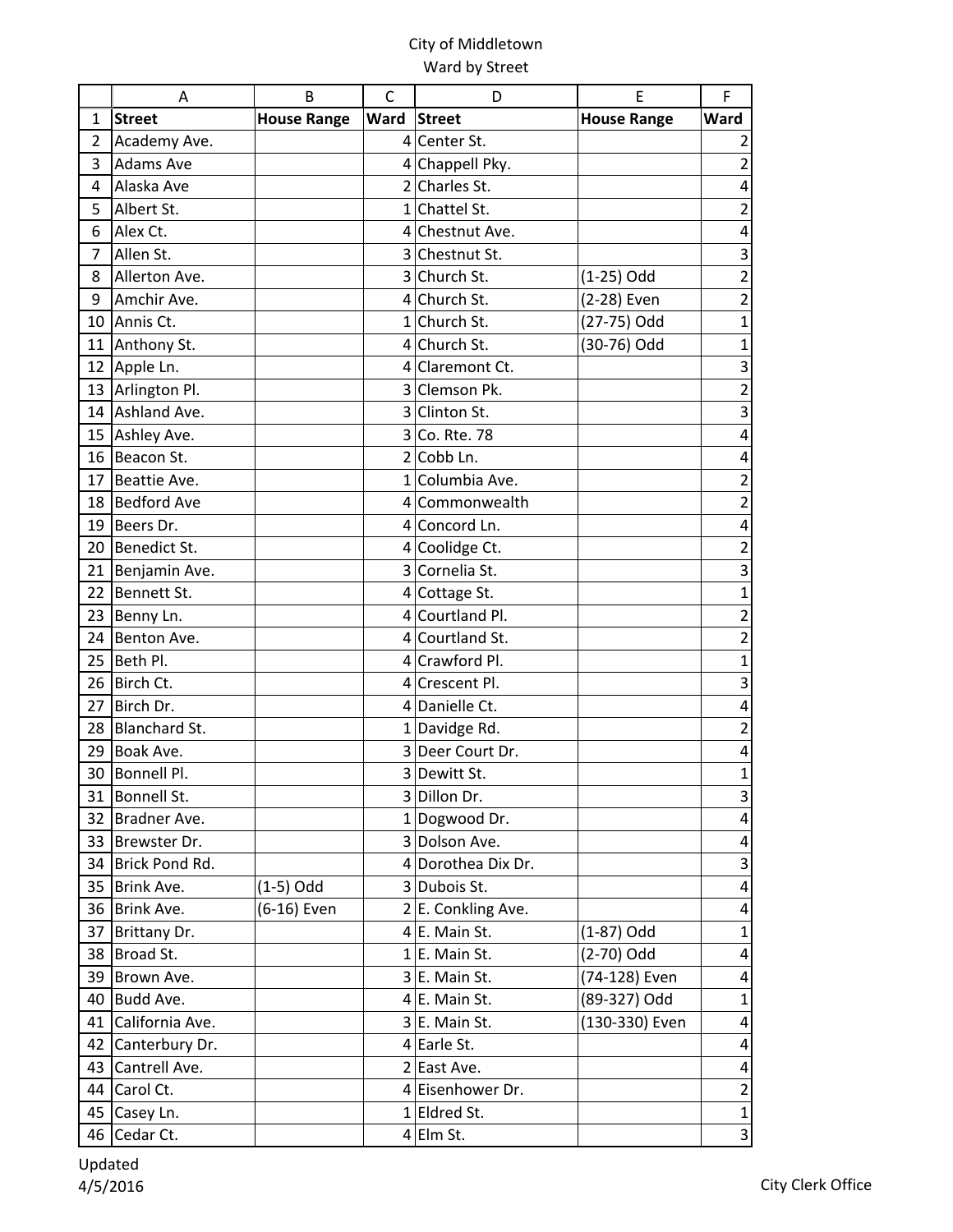|    | A              | B                  | $\mathsf{C}$ | D                   | E                  | F                       |
|----|----------------|--------------------|--------------|---------------------|--------------------|-------------------------|
| 1  | <b>Street</b>  | <b>House Range</b> | Ward         | <b>Street</b>       | <b>House Range</b> | Ward                    |
| 47 | Erie Ave.      |                    |              | 3 Highland Ave.     | 328-418 Even       | 1                       |
| 48 | Estate Dr.     |                    |              | 1 Highland Ave.     | 365-459 Odd        | $\mathbf{1}$            |
| 49 | Euclid Ave.    |                    |              | 3 Highland Ave.     | 328-406 Even       | $\mathbf 1$             |
| 50 | Fairlawn Ave.  |                    |              | 1 Highland Ave.     | 365-407 Odd        | $\mathbf{1}$            |
| 51 | Fairview Ave.  |                    |              | 3 Highland Pl.      |                    | $\mathbf 2$             |
| 52 | Forest Ave.    |                    |              | 4 Highland View Pl. |                    | $\overline{2}$          |
| 53 | Francis Dr.    |                    |              | 4 Highview Ave.     |                    | 3                       |
| 54 | Franklin St.   |                    |              | $2$ Hill St.        |                    | 4                       |
| 55 | Fulton St.     | 27-49 Odd          | 3            | Hillside Ave.       |                    | 3                       |
| 56 | Fulton St.     | 50-80 Even         |              | 4 Hoffman St.       |                    | 4                       |
| 57 | Fulton St.     | 51-79 Odd          |              | 4 Hoover Dr.        |                    | $\mathbf 2$             |
| 58 | Gabby Ln.      |                    |              | 4 Horton Ave.       | 17-75 Odd          | $\mathbf 1$             |
| 59 | Gardner Ave.   | 23-61 Odd          |              | 1 Horton Ave.       | 18-74 Even         | 1                       |
| 60 | Gardner Ave.   | 36-64 Even         |              | 1 Horton Ave.       | 76-156 Even        | 4                       |
| 61 | Gardner Ave.   | 65-84              |              | 4 Houston Ave.      |                    | 4                       |
| 62 | Gavin Ave.     |                    |              | 3 Hulse St.         |                    | 4                       |
| 63 | Gay Bar Cir.   |                    |              | 1 Independence Ave. |                    | $\overline{2}$          |
| 64 | Genung St.     |                    |              | 4 Ingalls St.       |                    | 4                       |
| 65 | Grand Ave.     | $(1-32)$ Odd       |              | 4 Irwin Ave.        |                    | $\mathbf{1}$            |
| 66 | Grand Ave.     | (33-49) Odd        |              | 1 Jackson Ave.      |                    | 4                       |
| 67 | Grand Ave.     | 34-84 Even         |              | 1 Jackson St.       |                    | 3                       |
| 68 | Grand Ave.     | 51-83 Odd          |              | 1 James St.         |                    | $\overline{2}$          |
| 69 | Grand Ave.     | 85-125 Odd         |              | $1$ Jason Pl.       |                    | 3                       |
| 70 | Grand Ave.     | 86-126 Even        |              | 1 Jay St.           |                    | $\overline{2}$          |
| 71 | Grandview Ave. |                    |              | 3 Jimal Dr.         |                    | $\mathbf{1}$            |
| 72 | Grant St.      |                    |              | 4 John St.          |                    | $\overline{2}$          |
| 73 | Groo St.       |                    |              | 2 Jordan Ln.        |                    | 4                       |
| 74 | Grove St.      |                    |              | 1 Kennedy Ter.      |                    | $\mathbf 2$             |
| 75 | Hanford St.    |                    |              | 3 King St.          |                    | $\overline{2}$          |
|    | 76 Harding St. |                    |              | 3 Knapp Ave.        |                    | 3                       |
| 77 | Harrison St.   |                    |              | 1 Knox Ave.         |                    | 3                       |
| 78 | Hasbrouck St.  |                    |              | 2 Kyleigh Way       |                    | $\mathbf 1$             |
| 79 | Heidt Ave.     |                    |              | 4 Lafayette Ave     |                    | 4                       |
| 80 | Helen Dr.      |                    |              | 4 Lake Ave.         | (1-187) Odd        | 3                       |
| 81 | Henry St.      |                    |              | 2 Lake Ave.         | (2-28) Even        | $\overline{2}$          |
| 82 | Hickory Terr.  |                    |              | 4 Lake Ave.         | 30-188 Even        | $\overline{2}$          |
| 83 | Highland Ave.  | $(1-24)$ Odd       |              | 3 Lenox Pl.         |                    | $\overline{2}$          |
| 84 | Highland Ave.  | 25-51 Odd          |              | 3 Leonard St.       |                    | $\pmb{4}$               |
| 85 | Highland Ave.  | 26-54              |              | 2 Lexington Way     |                    | $\overline{\mathbf{4}}$ |
| 86 | Highland Ave.  | 55-80              |              | 2 Liberty St.       |                    | $\overline{2}$          |
| 87 | Highland Ave.  | 81-99 Odd          |              | 2 Lincoln St.       |                    | $\mathbf 1$             |
| 88 | Highland Ave.  | 84-98 Even         |              | 2 Lincoln Ter.      |                    | $\overline{c}$          |
| 89 | Highland Ave.  | 100-252 Odd        |              | 2 Linden Ave.       |                    | $\overline{2}$          |
| 90 | Highland Ave.  | 101-207Odd         |              | 2 Linden Pl.        |                    | $\overline{2}$          |
| 91 | Highland Ave.  | 209-249 Odd        |              | 2 Little Ave.       |                    | $\overline{\mathbf{r}}$ |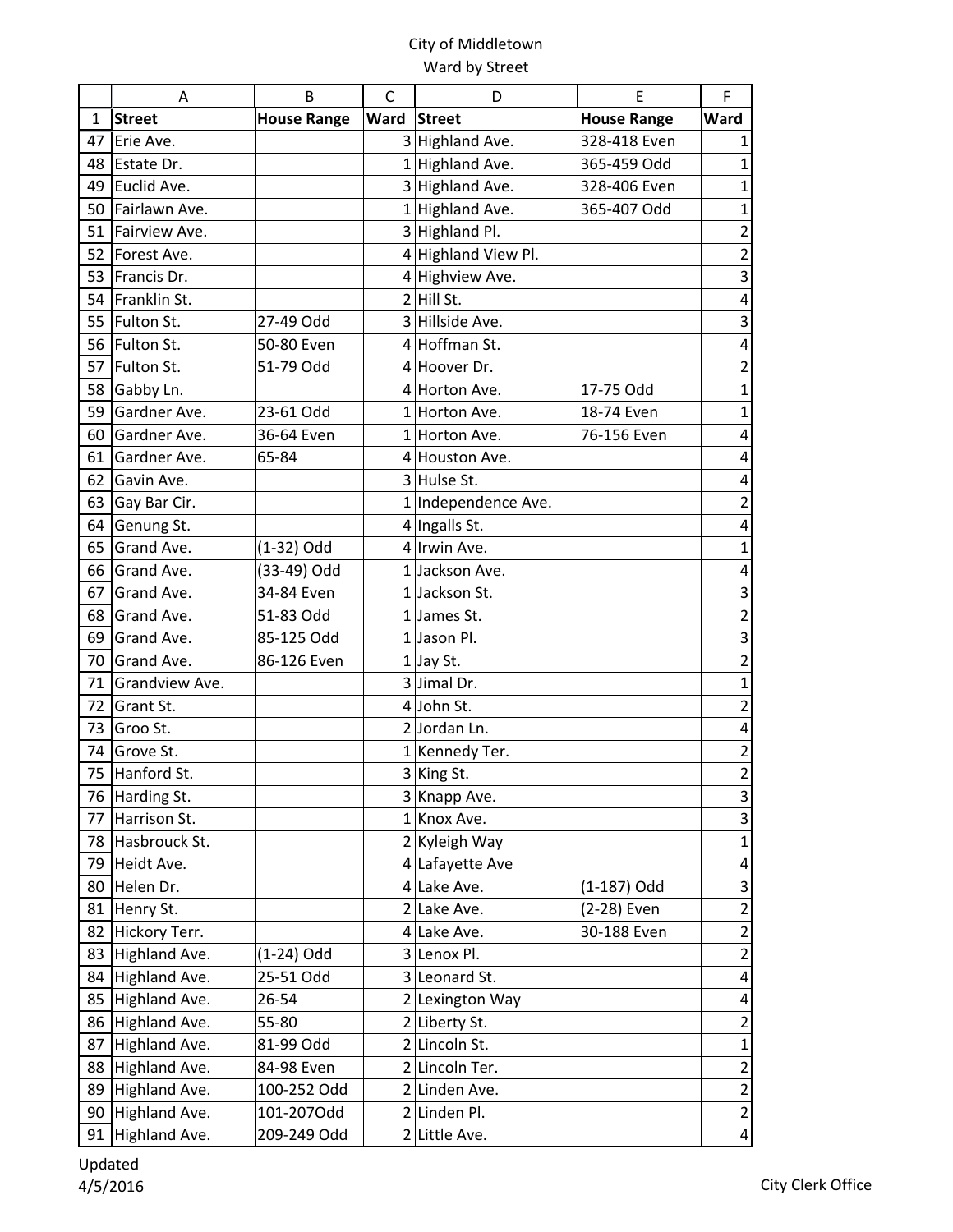|    | A                  | B                  | C              | D                  | E                  | F                         |
|----|--------------------|--------------------|----------------|--------------------|--------------------|---------------------------|
| 1  | <b>Street</b>      | <b>House Range</b> | Ward           | <b>Street</b>      | <b>House Range</b> | Ward                      |
|    | 92 Low Ave.        |                    | 1 <sup>1</sup> | Pine St.           |                    | 3                         |
|    | 93 Madalaine Ter   |                    |                | 3 Polly Kay Dr.    |                    | $\mathbf{1}$              |
|    | 94 Madison Ave.    |                    |                | 3 Prince St.       |                    | $\mathbf 1$               |
| 95 | <b>Magar St</b>    |                    |                | 3 Prospect Ave.    | $(1-112)$ All      | 4                         |
|    | 96 Manhattan Ave.  |                    |                | 3 Prospect Ave.    | 113-159 All        | $\mathbf 1$               |
| 97 | Maple Ave.         |                    |                | 3 Prospect Ave.    | 160-194 All        | $\mathbf 1$               |
|    | 98 Maple Dr.       |                    |                | 4 Prospect St.     | $(1-10)$ All       | $\mathbf{1}$              |
|    | 99 Maples Rd.      |                    |                | 1 Prospect St.     | (12-46) Even       | $\mathbf 2$               |
|    | 100 Margaret Ter.  |                    |                | 1 Prospect St.     | 23-45 Odd          | $\mathbf 2$               |
|    | 101 Martin St.     |                    |                | 4 Prospect St.     | 47-73 Odd          | $\overline{c}$            |
|    | 102 Maryland Ave.  |                    |                | 3 Prospect St.     | 48-72 Even         | $\overline{\mathbf{c}}$   |
|    | 103 Mercer St.     |                    |                | $3 R$ Dean Pl.     |                    | $\mathbf 1$               |
|    | 104 Midland Ave.   |                    |                | 1 Railroad Ave.    | (1-53) Odd         | $\mathbf 1$               |
|    | 105 Mila Dr.       |                    |                | 1 Railroad Ave.    | (2-22) Even        | $\mathbf 1$               |
|    | 106 Mill St.       |                    |                | 3 Railroad Ave.    | 24-66 Even         | $\mathbf 1$               |
|    | 107 Mills Ave.     |                    |                | 4 Railroad Ave.    | 55-61 Odd          | $\mathbf 1$               |
|    | 108 Monhagen Ave.  |                    |                | 3 Railroad Ave.    | 68-80 Even         | $\mathbf 1$               |
|    | 109 Montgomery St. |                    |                | 1 Railroad Ave.    | 69-79 Odd          | $\mathbf{1}$              |
|    | 110 Mountain Ave.  |                    |                | 3 Railroad Ave.    | 81-118 Even        | $\pmb{4}$                 |
|    | 111 Mulberry St.   |                    |                | 3 Randall Hts.     |                    | $\overline{\mathbf{c}}$   |
|    | 112 Myrtle Ave.    |                    |                | 4 Randall Ter.     |                    | $\pmb{4}$                 |
|    | 113 N. Aspen Rd.   |                    |                | 4 Revere Dr.       |                    | $\pmb{4}$                 |
|    | 114 N. Beacon St.  |                    |                | 2 Richmond Pl.     |                    | $\mathsf 3$               |
|    | 115 New St.        |                    |                | 1 Ridge St.        |                    | $\pmb{4}$                 |
|    | 116 North Street   | (2-222) Even       |                | 2 Rivervale Rd.    |                    | $\pmb{4}$                 |
|    | 117 North Street   | 17-89 Odd          |                | 1 Roberts St.      |                    | $\mathbf 1$               |
|    | 118 North Street   | 103-297 Odd        |                | 1 Robertson Dr.    |                    | $\mathbf{1}$              |
|    | 119 North Street   | 224-422 Even       |                | 2 Rockwell Ave.    |                    | $\overline{\mathbf{c}}$   |
|    | 120 North Street   | 299-425 Odd        |                | 1 Rodman St.       |                    | $\mathbf{1}$              |
|    | 121 Oak Drive      |                    |                | 4 Roosevelt Ave.   |                    | $\overline{\mathbf{c}}$   |
|    | 122 Oak Lane       |                    |                | 4 Rowan St.        |                    | $\mathbf{1}$              |
|    | 123 Oak Ridge Rd.  |                    |                | 2 Royce Ave.       |                    | $\overline{2}$            |
|    | 124 Oak St.        |                    |                | $4$ Ruth Ct.       |                    | $\overline{\mathbf{4}}$   |
|    | 125 Ogden St.      |                    |                | 1S. Aspen Rd.      |                    | $\overline{4}$            |
|    | 126 Oliver Ave.    |                    |                | 3 S. Railroad Ave. |                    | 4                         |
|    | 127 Orange Ter.    |                    |                | 3 School St.       |                    | $\mathbf{1}$              |
|    | 128 Orchard St.    |                    |                | 1 Seward Ave.      |                    | $\ensuremath{\mathsf{3}}$ |
|    | 129 Overhill Rd.   |                    |                | 1 Smith St.        |                    | $\mathbf{1}$              |
|    | 130 Overlook Dr.   |                    |                | 4 South St.        | (1-193) Odd        | $\mathbf{3}$              |
|    | 131 Palmer Ave.    |                    |                | 4 South St.        | (2-46) Even        | $\overline{4}$            |
|    | 132 Park Place     |                    |                | 2 South St.        | 48-202 Even        | 4                         |
|    | 133 Parkview Dr.   |                    |                | 2 Sprague Ave.     |                    | 4                         |
|    | 134 Paula Ln.      |                    |                | 4 Spring St.       |                    | $\overline{a}$            |
|    | 135 Peach Pl.      |                    |                | 4 Sproat St.       |                    | $\mathbf{1}$              |
|    | 136 Phillips St.   |                    |                | 4 Spruce Peak Rd.  |                    | $\overline{a}$            |